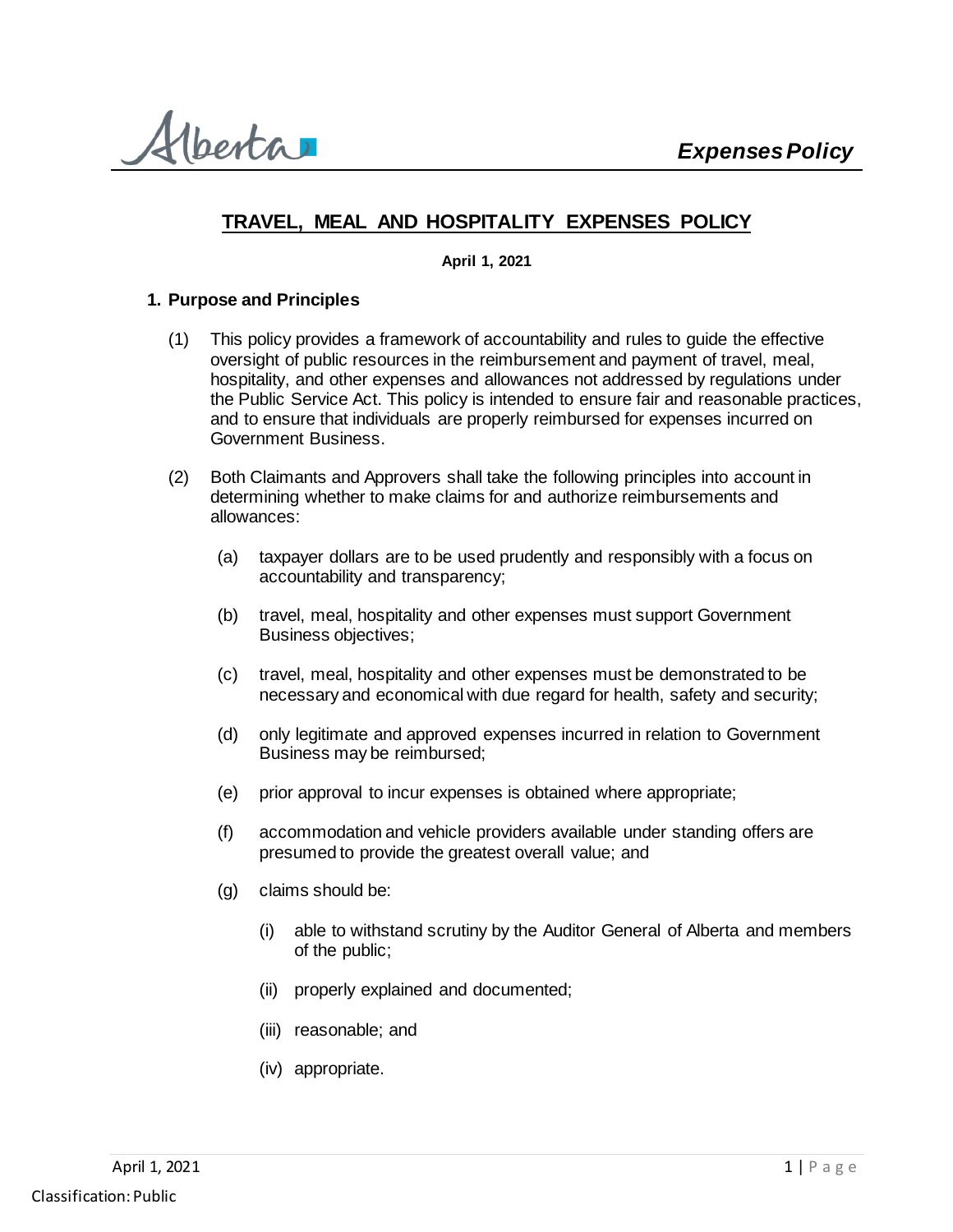### **2. Interpretation**

In this policy:

- (a) "Approver" means, with respect to a Claimant, an individual with the authority to approve reimbursements or allowances under this policy;
- (b) "Claimant" means any individual described in section 3(1) who seeks reimbursement of an expense or payment of an allowance under this policy;
- (c) "Deputy Head" has the meaning set out in the *Financial Administration Act*;
- (d) "Government Business" means activities intended to promote and achieve the goals and objectives of the Government of Alberta;
- (e) "Hospitality Expenses" means any expenses incurred in respect of hospitality provided to guests of the government or individuals otherwise not engaged in work for the government as a matter of courtesy or to facilitate Government Business, to the extent such expenses are not recovered from the attendees, including, without limitation, activities such as:
	- (i) engaging in discussion of official public matters with, or sponsoring formal conferences for:
		- (A) representatives from other governments;
		- (B) publicly funded organizations;
		- (C) business and industry;
		- (D) public interest groups; or
		- (E) labour groups;

and

- (ii) engaging in discussion of official public matters with, or sponsoring formal conferences for:
	- (A) honouring distinguished people for exceptional public service in Alberta; and
	- (B) conducting prestigious ceremonies for heads of state, government or distinguished guests from the private sector;
- (f) "Regulations" means regulations dealing with expenses and made under the *Public Service Act*;
- (g) "Work Area" means, with respect to a Claimant:
	- (i) any point within and up to 25 kilometres outside of the municipality in which the Claimant's office or primary place of work is located;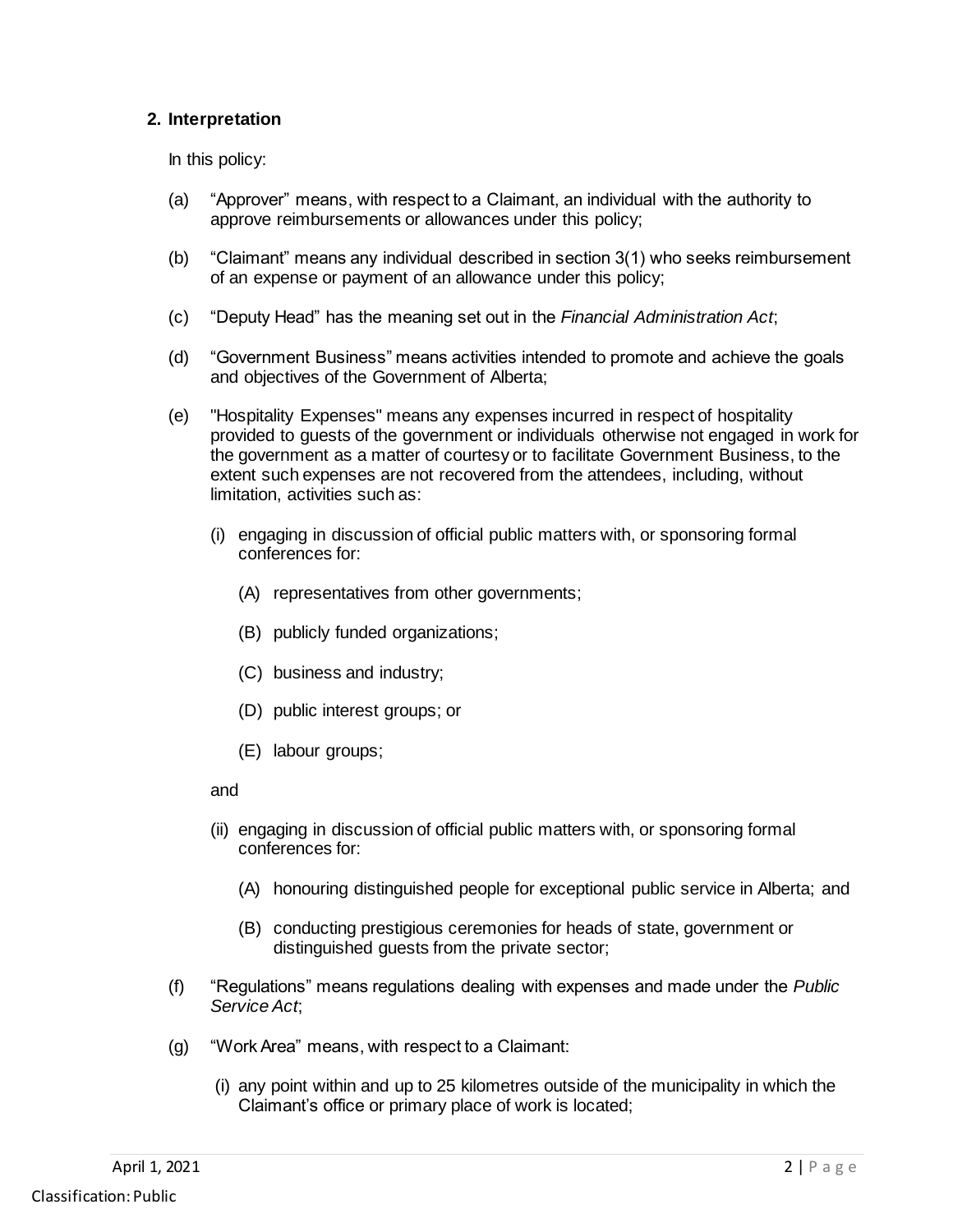- (ii) if the terms of their employment require the Claimant to work daily or near daily more than 25 kilometres outside of the municipality referred to in subparagraph (i), any point within that assigned area; or
- (iii) for any Claimant who does not have an office or primary place of work, the geographic area in which the employee is required by the terms of their employment to carry out their assigned duties;

and

(h) "Working Session Expenses" means any expenses incurred in respect of food or nonalcoholic beverages provided to individuals described in section 3(1) and to any third parties attending meetings held to facilitate Government Business.

#### **3. Application and Scope**

- (1) This policy applies to all expenses sought to be reimbursed and allowances claimed in relation to Government Business, by or on behalf of:
	- (a) the Premier, Ministers and Associate Ministers,
	- (b) employees within the offices of the Premier, Ministers and Associate Ministers,
	- (c) "Senior Officials" whose exclusion from the Government of Alberta classification plan is approved by Order in Council and who are paid directly by the Government of Alberta,
	- (d) Deputy Ministers, and
	- (e) all other employees as defined under the *Public Service Act,*

unless otherwise addressed in the Regulations.

- (2) Notwithstanding subsection (1), this policy does not apply with respect to any fee for service or individual employment contractual obligations to make reimbursements or allowances.
- (3) This policy applies regardless of how an expense has been paid for or is being reimbursed (e.g. Government Procurement Card, credit card billed directly to the Government, the Government Expense Claims System, etc.).

#### **4. Exemption**

The Treasury Board may grant an exemption from all or part of this policy.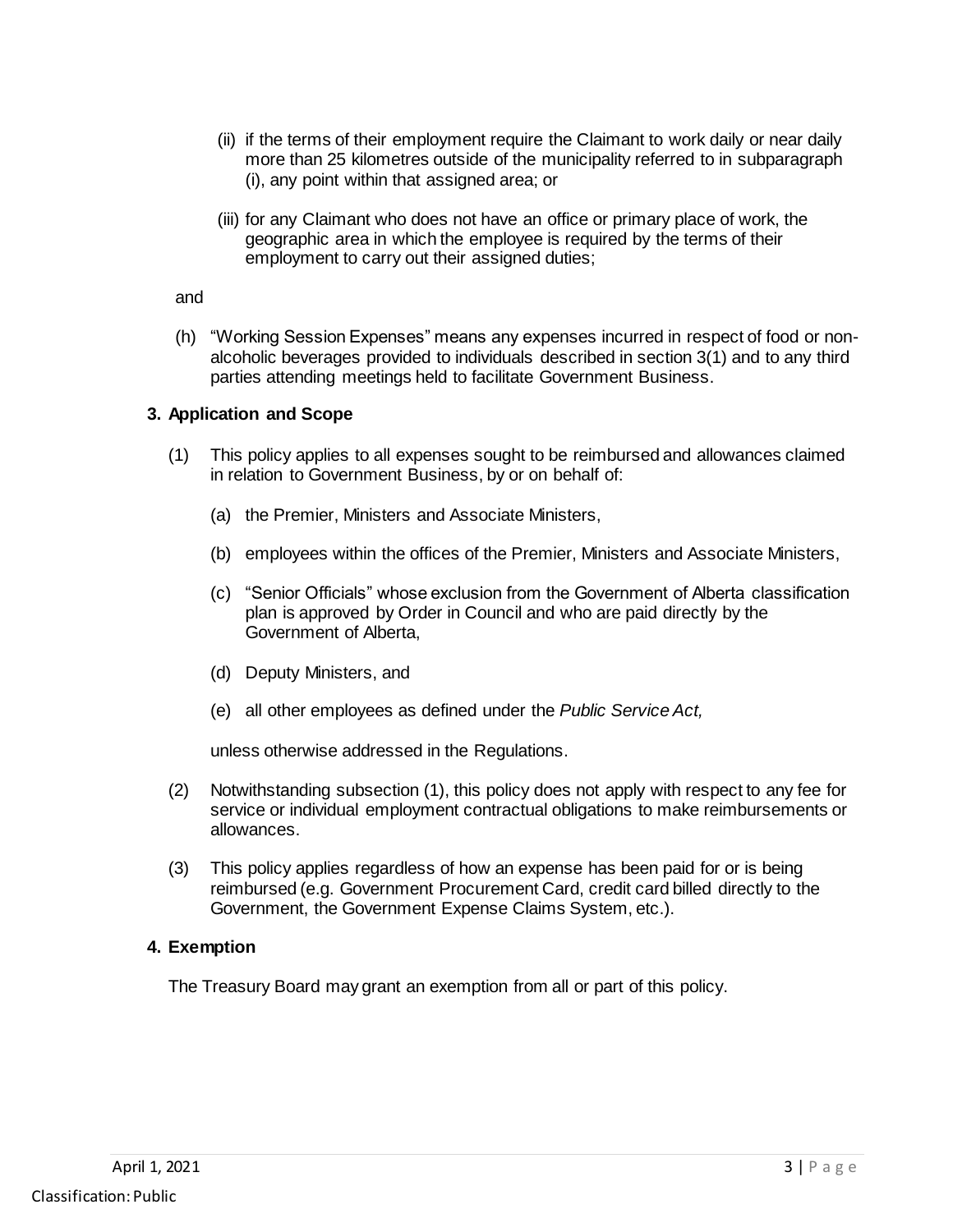### **5. General Requirements and Authority**

- (1) Notwithstanding any other provision of this policy, except section 3(2):
	- (a) no expense may be reimbursed or allowance paid except under this policy or under the Regulations;
	- (b) reimbursement and allowance may only be made in respect of expenses, or the portion of expenses, incurred in relation to Government Business, unless otherwise expressly stated in this policy;
	- (c) a Claimant shall not claim and an Approver shall not approve reimbursement and an allowance in respect of the same expense or the same portion of an expense; and
	- (d) a Claimant shall not claim and an Approver shall not approve reimbursement of alcohol as part of a travel or meal expense.
- (2) Individuals incurring Hospitality Expenses, Working Session Expenses, travel, meal, accommodation, or related incidental expenses, and other expenses expressly described in this policy with a Government Procurement Card or a credit card billed directly to the Government shall adhere to the requirements governing reimbursements and allowances insofar as possible.
- (3) Individuals incurring expenses other than expenses described in subsection (2) with a Government Procurement Card or a credit card billed directly to the Government shall adhere to the requirements and principles set out in section 1(2).
- (4) Expenses incurred by one individual on behalf of another must be attributed to the individual for whom those Expenses were incurred.
- (5) The Controller may issue interpretive bulletins or guidelines in respect of this policy.
- (6) Approvers and Claimants must use any form prescribed by the President of Treasury Board, Minister of Finance for the purposes of this policy.
- (7) All claims and approvals must be explained and documented having regard to the principles set out in section 1(2).
- (8) A claim for reimbursement or allowance must be made within a reasonable time after the expense or occasion giving rise to the claim. However, in no event may reimbursement or allowance be approved more than two years after that time, unless approved by an Approver referenced in section 6(2)(a) or (b), other than a designate.

#### **6. Approval of Reimbursements and Allowances**

(1) Subject to the other requirements set out in this policy, Approvers shall approve the reimbursement of expenses and payment of allowances incurred in relation to Government Business.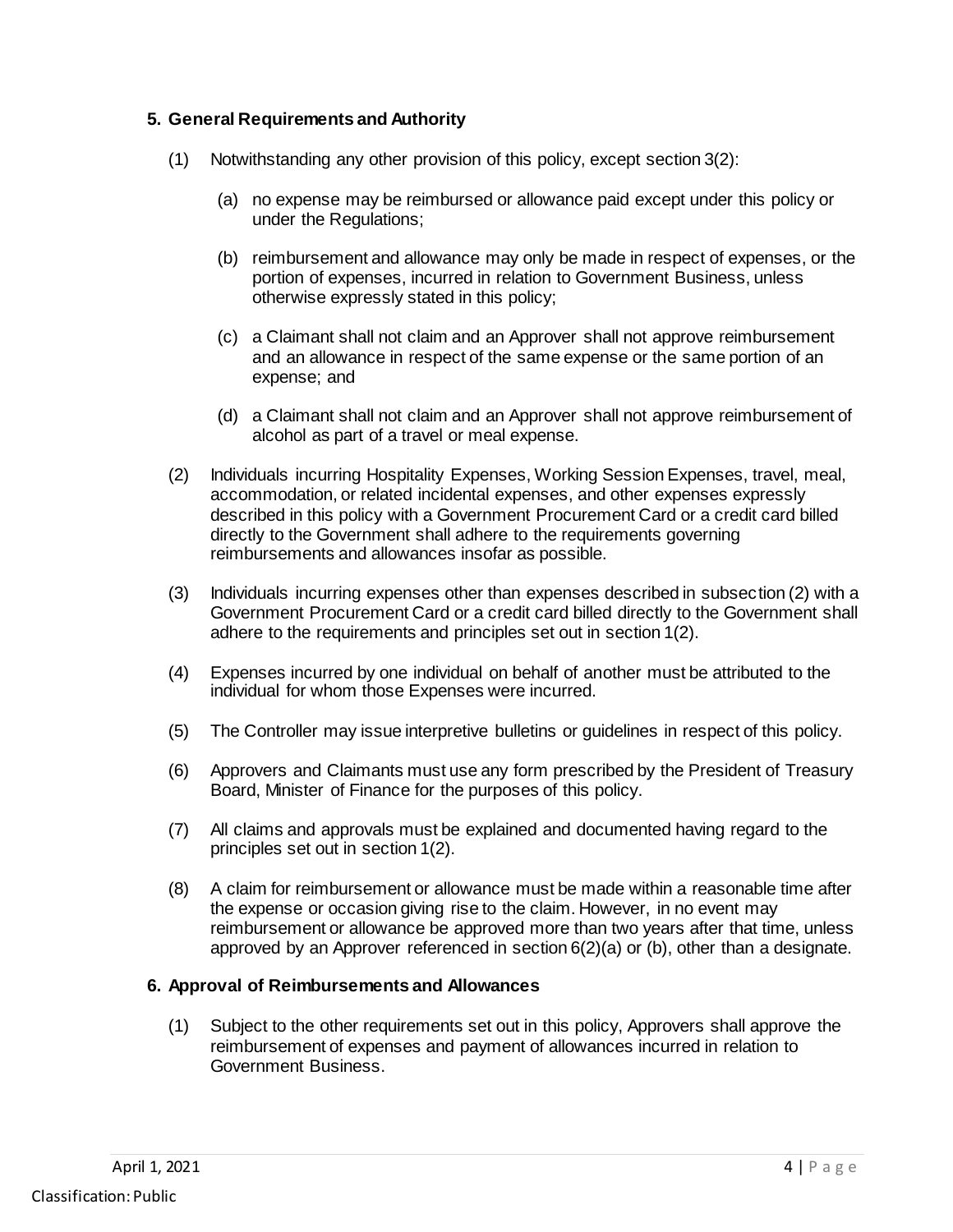- (2) The following individuals may approve reimbursements or allowances as follows:
	- (a) deputy heads or their designates, for any "Senior Officials" under section  $3(1)(c)$ and within their ministry, and for employees under their administration;
	- (b) the Premier, Ministers and Associate Ministers, or their designates, for deputy heads under their administration; and
	- (c) for all other Claimants, other than the Premier, Ministers and Associate Ministers, any individual to whom they immediately report or whom otherwise have been designated by the Premier, a Minister, Associate Minister or deputy head, as the case may be.
- (3) Unless otherwise expressly set out in this policy, a Claimant seeking reimbursement of an expense or payment of an allowance must:
	- (a) in the case of reimbursement or allowance, submit a written statement signed by the Claimant and the Approver and attesting by the Claimant that the expense
		- (i) was incurred in relation to Government Business, and
		- (ii) has not been claimed previously; and
	- (b) additionally, in the case of reimbursement, submit
		- (i) a detailed itemized receipt or,
		- (ii) if no receipt is available, a written statement signed by the Claimant and the Approver and attesting by the Claimant as to why a receipt cannot be provided.
- (4) Approvers and Claimants are accountable for their decisions, which must be:
	- (a) subject to good judgment and informed knowledge of the situation;
	- (b) exercised in appropriate circumstances; and
	- (c) compliant with the principles and requirements set out in this policy.
- (5) Approvers must document their rationale for approval decisions for each claim where they have exercised discretion.
- (6) It is the responsibility of both the Approver and the Claimant to work out appropriate arrangements that would meet the test of being fair and equitable.
- (7) A Claimant may elect to personally incur expenses exceeding those permitted or approved under this policy. A Claimant must clearly distinguish between business and personal expenses.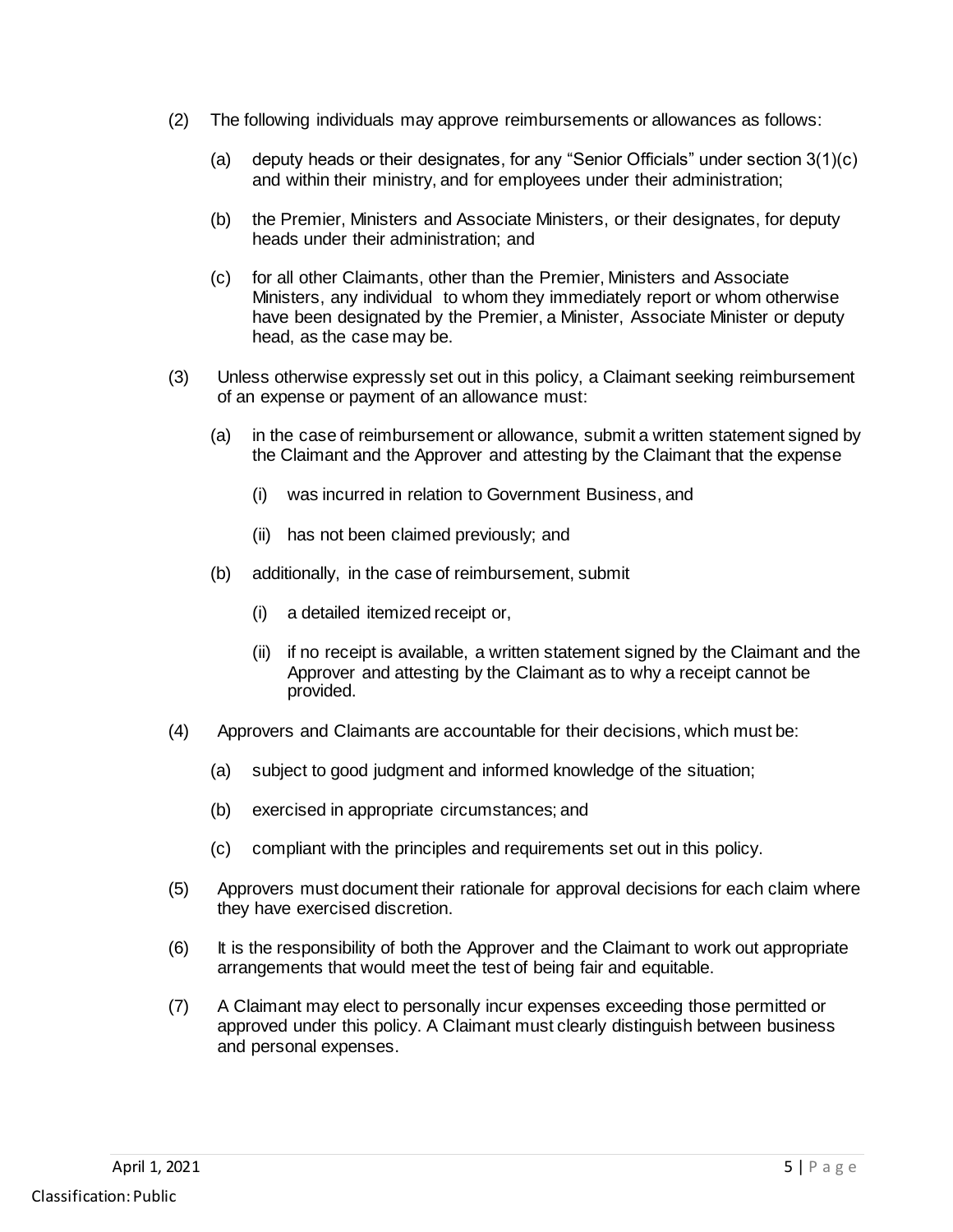- (8) When a Claimant receives a discount, credit or bonus for travel that reduces the original travel cost at the time the expense is incurred, the Claimant may only claim reimbursement of the net expense.
- (9) When a Claimant is charged GST on an expense reimbursable under this Policy, the Claimant shall be reimbursed either the total amount shown on the receipt, including the GST, or the maximum reimbursable amount, whichever is less. GST and other taxes cannot be claimed on allowances.
- (10) A Claimant must repay a reimbursement to the extent the related expense is credited or refunded.

### **6.1 Oversight of Premier's, Ministers' and Associate Ministers' Expenses**

- (1) The Premier, Ministers and Associate Ministers are responsible for ensuring that reimbursements and allowances in respect of their own expenses are consistent with the principles and limitations set out in this policy.
- (2) The Premier, Ministers and Associate Ministers shall ensure that reports of their expenses reimbursed or allowances paid are reported to the Chair of the Treasury Board, in the form and at the frequency determined by the Treasury Board.

### **7. Reimbursement of Travel Expenses and Allowances**

#### **Claimable Expenses With a Receipt**

- (1) Subject to any requirements set out in sections 8, 9 and 10, a Claimant may claim reimbursement of the following expenses incurred by travelling for Government Business, attending a government sponsored seminar, pre-retirement seminar, or interview selection panel:
	- (a) air fare;
	- (b) automobile rental;
	- (c) rail fare;
	- (d) excess baggage charges where extra equipment is required because of duties being performed;
	- (e) charges for electronic communication related to government business;
	- (f) charges for business related phone calls;
	- (g) inter-municipal bus fares, including airport bus; and
	- (h) internet connectivity in hotels, airplanes or other public places.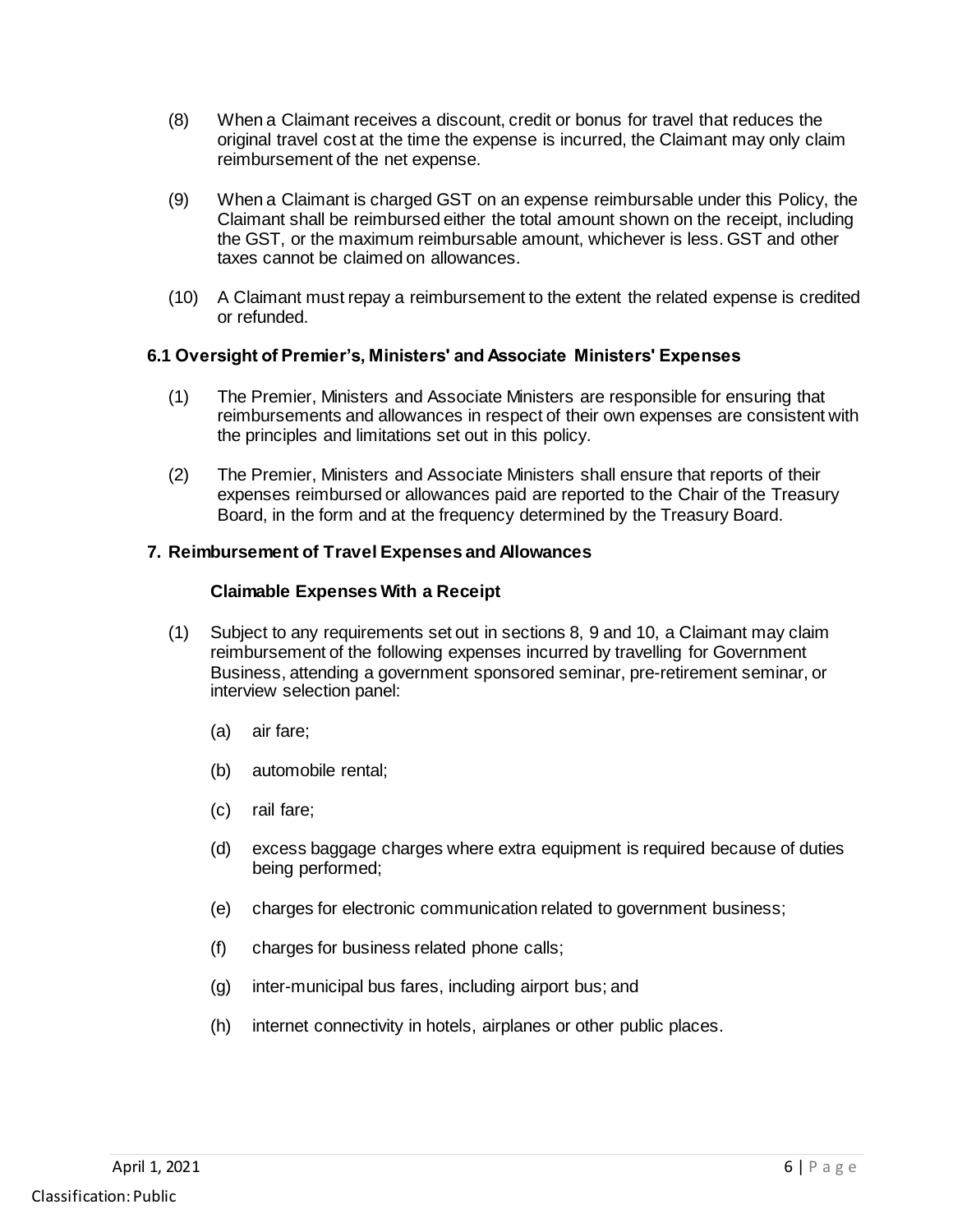### **Claimable Expenses Without a Receipt**

- (2) A Claimant may claim reimbursement for the following expenses incurred by travelling for Government Business, attending a government sponsored seminar, pre-retirement seminar, or interview selection panel, to the maximum amount set out in Appendix "A":
	- (a) intra-municipal public transportation;
	- (b) taxi or town car, limousine or similar vehicle fares; and
	- (c) parking charges.

### **8. Expenses and Allowances While Travelling on Government Business**

#### **Travel by Air**

- (1) An Approver shall only approve economy class air travel, unless otherwise permitted under this section.
- (2) An Approver referenced in section 6(2)(a) or (b) may approve business class air travel:
	- (a) if a medical condition necessitates an upgraded travel class and a supporting physician's note is provided prior to booking; or
	- (b) for a demonstrated business reason.
- (3) An Approver may only approve business class air travel under subsection (2) in advance of the travel.

#### **Other Travel Routes or Modes of Transportation**

- (4) If an Approver has authorized transportation by a Claimant that is not the most direct, practical or cost-effective in the circumstances, the Claimant may claim the lesser of:
	- (a) the actual expense of the transportation; or
	- (b) an allowance equivalent to the expense of the most direct, practical or costeffective route and mode of transportation.

### **Travel Outside of Canada**

- (5) When travelling outside of Canada, a Claimant may be reimbursed for the expense of procuring a business visa or passport, and related expenses, where required and where the Claimant does not hold one.
- (6) A Claimant shall be paid in Canadian currency for any allowances related to foreign travel or for reimbursement for expenses incurred in a foreign currency and supported by receipts.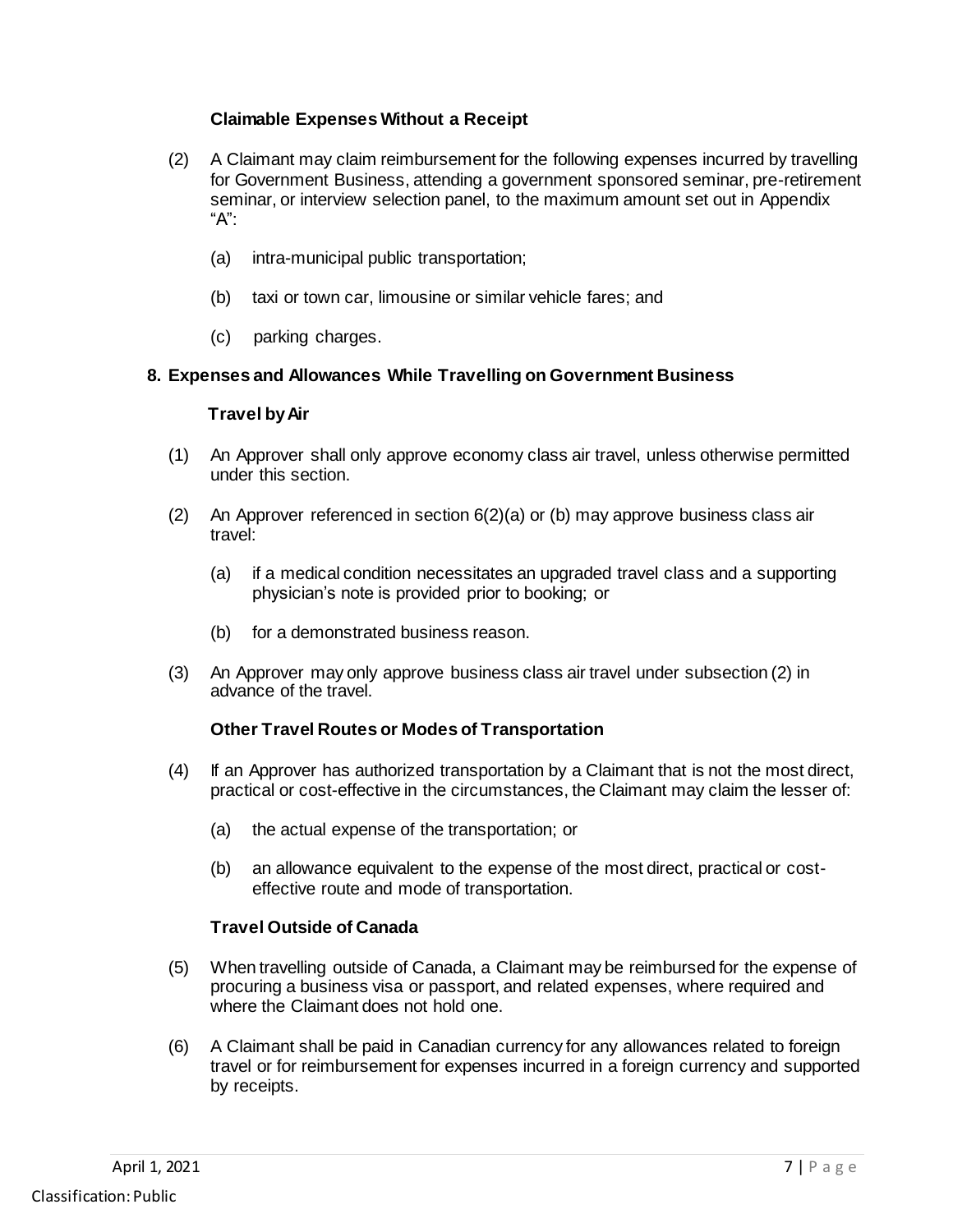- (7) A Claimant shall be reimbursed for losses incurred due to any change in the rate of exchange for foreign currency purchased to meet reimbursable expenses when travel is required outside of Canada.
- (8) A Claimant may claim the expense of travel medical insurance purchased for travel outside of Canada.
- (9) If a Claimant becomes ill and requires medical attention or hospitalization or both while travelling outside of Canada, the Claimant may claim reimbursement of any related expenses in excess of personal coverage in Alberta and any purchased travel medical insurance.
- (10) A Claimant may claim the expense of travel immunizations.

#### **Travel by Third Party Vehicle**

- (11) A Claimant may claim reimbursement for the actual expense of hiring or renting third party vehicles. The actual expense shall be the amount shown on the invoice plus a gratuity of up to 20 percent.
- (12) A Claimant may claim the expense of hiring a taxi and may only claim the expense of hiring a town car, limousine or similar vehicle if there is a valid business purpose.
- (13) A Claimant may claim the expense of renting a vehicle if there is a valid business purpose and if the size and type of the vehicle is appropriate for the number of passengers, road conditions, and nature of the need. In-car navigation systems and electronic toll payment (where appropriate) are reimbursable expenses but expenses for all other convenience options are not reimbursable.

#### **Travel by Claimant Vehicle**

- (14) Subject to subsection (16), an Approver may authorize one of the following allowances for a given day:
	- (a) a vehicle mileage allowance at the rate set out in Appendix "A" if a Claimant uses their private vehicle to travel for Government Business or to attend a preretirement seminar;
	- (b) a daily vehicle allowance at the rate set out in Appendix "A" for each day a Claimant's private vehicle is used for Government Business in a given week,
	- (c) an adverse driving condition allowance at the rate set out in Appendix "A" for each day the Claimant's private vehicle is used for Government Business, plus the vehicle mileage allowance under clause (a), when:
		- (i) travel of 10 kilometres or more is on unpaved roads; or
		- (ii) travel is over terrain without roads; or
		- (iii) the vehicle must be frequently stopped and parked (normally 5 or more times), during a single trip in urban areas; or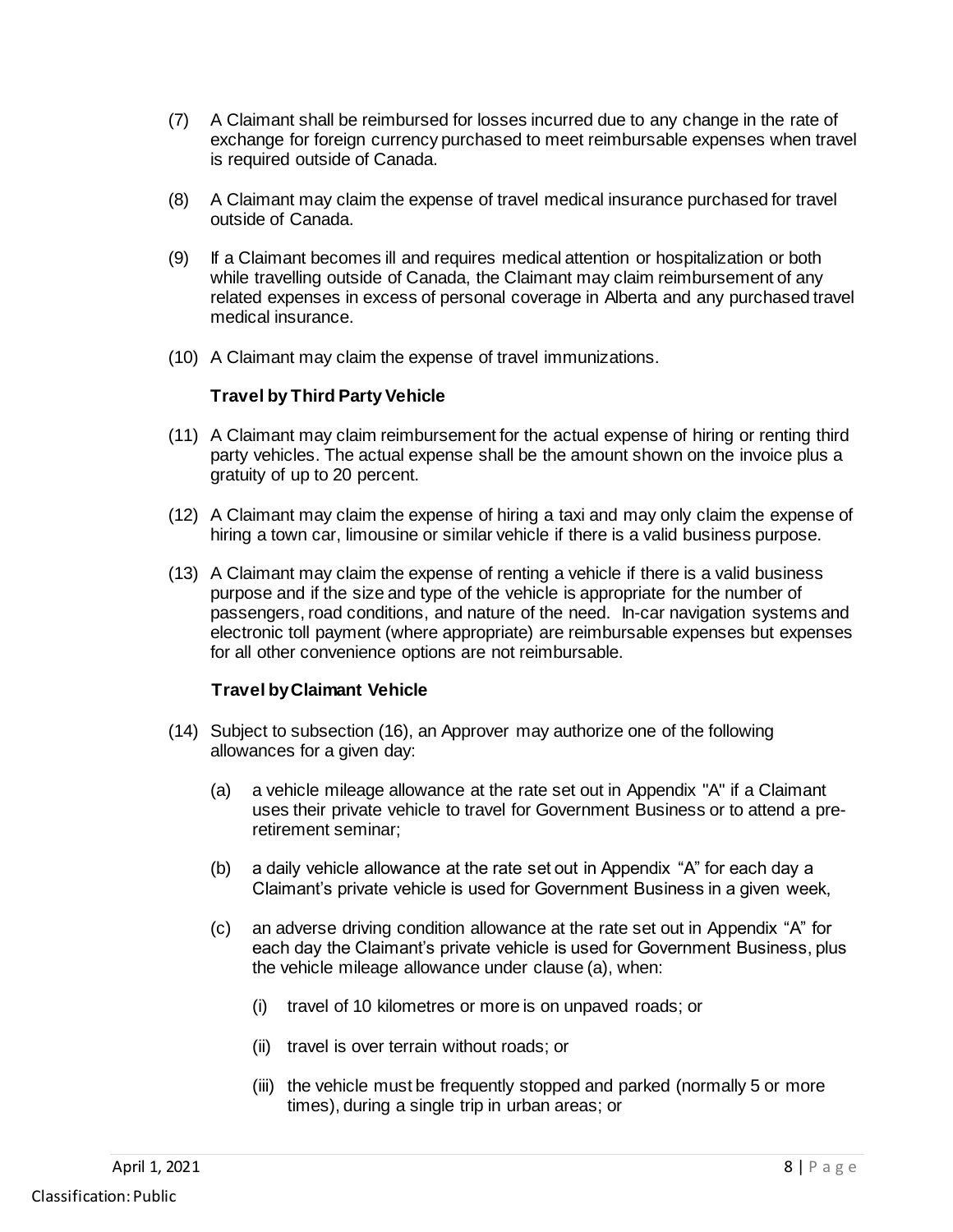- (d) a vehicle mileage allowance at the rate set out in Appendix "A", having regard to the principles set out in section 1(2), if a Claimant uses their private vehicle for Government Business where another means of transport is more appropriate.
- (15) An Approver may approve the travel expenses of a Claimant or an external applicant requested to appear before a selection panel in accordance with this Policy, except with respect to mileage expenses incurred in the use of a private vehicle, in which case the rate is as set out in Appendix "A".
- (16) An Approver must not authorize an allowance or a portion of an allowance under subsection (14)(a) or (d) to the extent it relates to travel between the Claimant's residence and office or primary place of work.

#### **Business Insurance for Private Vehicles**

(17) If an insurer requires the Claimant's private vehicle to be insured for use when travelling for Government Business, the Claimant may claim the incremental expense of the business premium to the maximum set out in Appendix "A", pro-rated if the insurance is for less than a year.

#### **9. Other Expenses and Allowances While Travelling on Government Business**

- (1) Except with respect to allowances claimed under subsections (5) and (6), no Claimant shall be eligible for reimbursement of expenses and allowances under this section unless:
	- (a) the Claimant has been authorized by the deputy head or designate to travel outside of their Work Area for Government Business purposes; and
	- (b) the claim for reimbursement or allowance is solely for those expenses incurred outside the Claimant's Work Area.

#### **Meal Allowances**

- (2) When travelling on Government Business, a Claimant may claim the applicable meal allowance set out in Appendix "A".
- (3) When a Claimant is travelling on Government Business for part of a day, the Claimant may claim the meal allowance:
	- (a) for breakfast, if the departure time is  $7:30$  a.m. or earlier or the return time is 7:30 a.m. or later, or
	- (b) for lunch, if the departure time is 1:00 p.m. or earlier or the return time is 1:00 p.m. or later, or
	- (c) for dinner, if the departure time is 6:30 p.m. or earlier or the return time is 6:30 p.m. or later.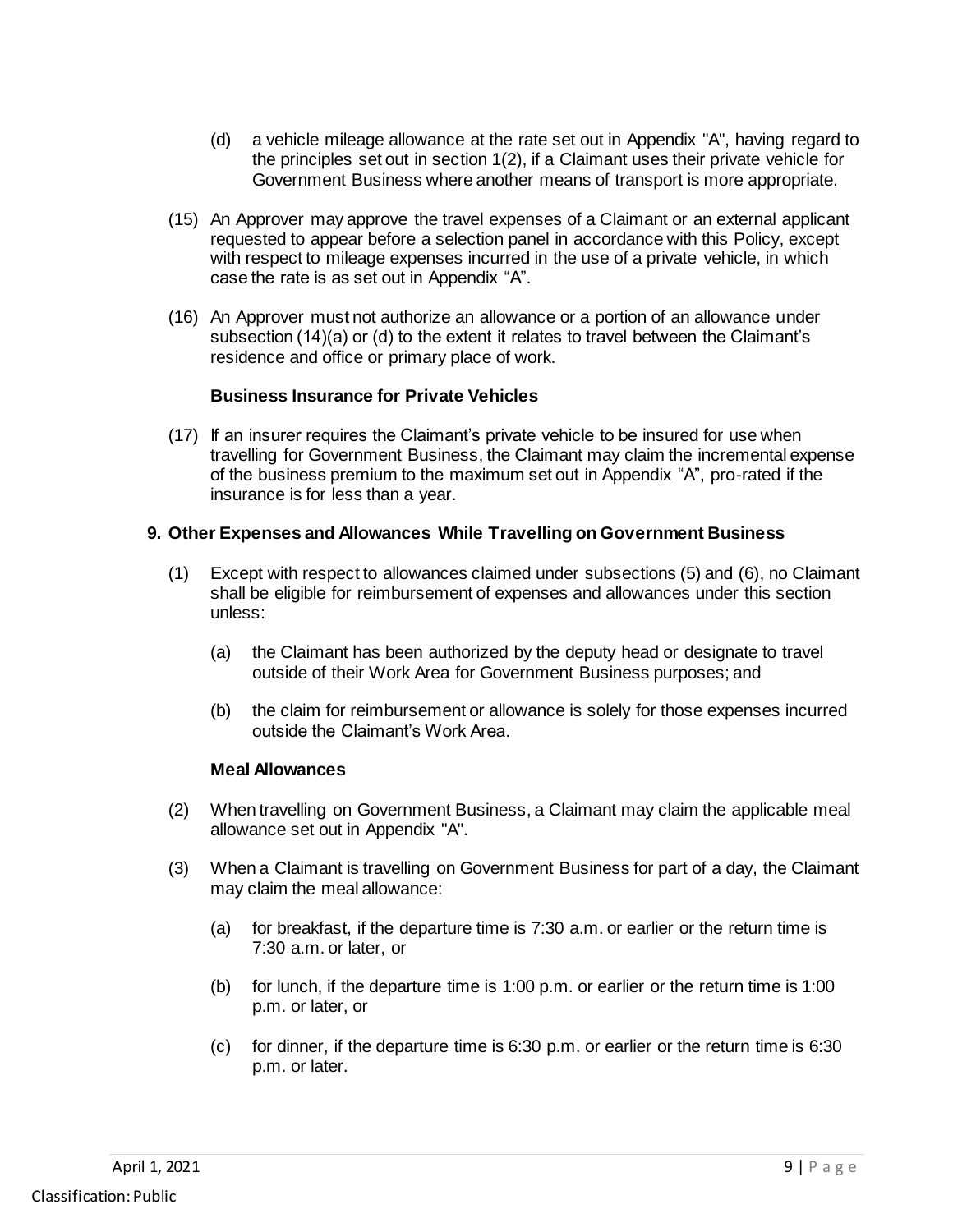- (4) A Claimant must not claim a meal allowance if a meal is provided at no cost, unless the Claimant declines the meal because of a demonstrated:
	- (a) dietary restriction; or
	- (b) business reason.
- (5) If a meal is included in the expense of airfare, a Claimant cannot claim a meal allowance unless the flight is delayed. When the flight is delayed, a meal allowance may be claimed in accordance with subsections (1) and (2).
- (6) If a Claimant and spouse or benefit partner attends a government sponsored preretirement seminar, the Claimant may claim the spouse's or benefit partner's meals in accordance with this policy.

#### **Accommodation Expenses**

(7) When a Claimant is travelling on Government Business or attending a government sponsored pre-retirement seminar, and overnight accommodation away from the Claimant's residence is necessary, the actual expense of accommodation or an allowance at the rate set out in Appendix "A" per night may be claimed.

#### **Personal Expenses**

(8) For each consecutive twenty-four hour period spent travelling on Government Business, a Claimant may claim an allowance for personal expenses at the rate set out in Appendix "A".

#### **Personal Long Distance Telephone Expenses**

(9) A Claimant may claim for the expense of one personal long distance call each twentyfour hour period.

#### **Laundry Expenses**

(10) A Claimant may claim for laundry and dry cleaning expenses incurred after four consecutive nights while travelling.

#### **10. Expenses and Allowances While Not Travelling**

- (1) If a Claimant is entitled to be paid overtime, then the Claimant may claim up to the amount set out in Appendix "A" with a receipt for the purchase of a meal during a break in an authorized overtime period or immediately following completion of an authorized overtime period, where the overtime period exceeds two consecutive hours beyond normal daily working hours.
- (2) An Approver referenced in section 6(2)(a) or (b) may authorize a Claimant under their administration who is not travelling to claim, in the amounts set out in Appendix "A", (a) an allowance for meal expense covered in this policy; or (b) a reimbursement or an allowance for accommodation expenses covered in this policy.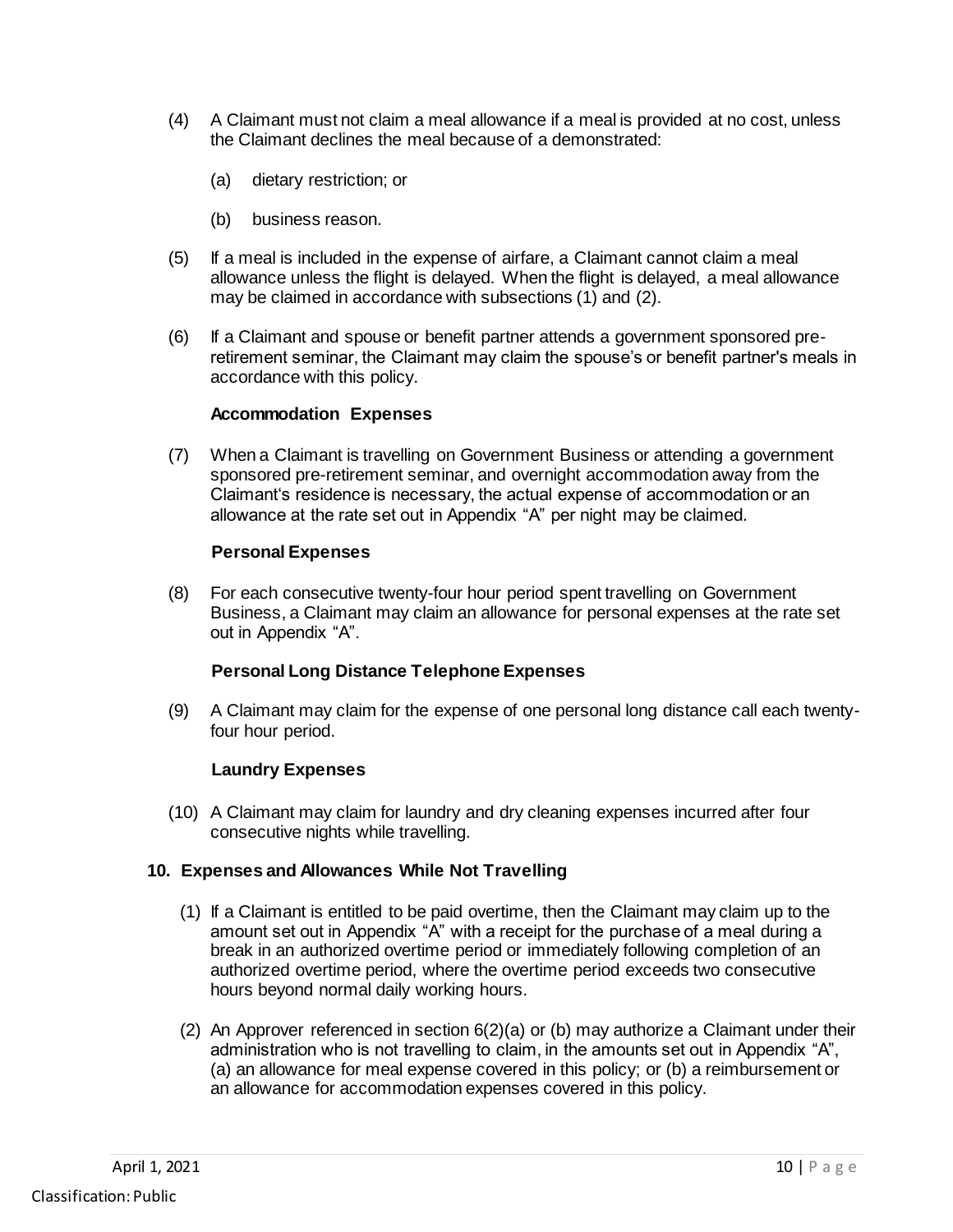### **11. Working Sessions**

- (1) A Claimant may claim reimbursement of Working Session Expenses.
- (2) An Approver shall pre-approve in writing any Working Session Expenses of \$1,500 or over before any arrangements are made. Such approvals may not be given by a deputy head's designate.
- (3) An Approver, other than a deputy head's designate, may delegate the approval of Working Session Expenses below \$1,500.

#### **12. Professional Memberships**

Claimants may claim for reimbursement of the expense of professional memberships where appropriate for the performance of the Claimant's job (e.g. Law Society of Alberta, College of Physicians and Surgeons, The Association of Professional Engineers and Geoscientists of Alberta, professional accounting organizations, trade organizations, etc.).

#### **13. Hospitality Events**

- (1) A Claimant may claim Hospitality Expenses if the hospitality:
	- (a) is provided in an economical and consistent manner;
	- (b) facilitates Government Business; and
	- (c) is considered desirable as a matter of courtesy or protocol.
- (2) A Claimant may only claim Hospitality Expenses if the event involves one or more participants who are not described in section 3(1).
- (3) Hospitality Expenses:
	- (a) involving the serving of alcohol, or
	- (b) of \$600 or more,

require prior written approval.

- (4) Approvals under subsection (3) shall only be given:
	- (a) by the Premier, a Minister, an Associate Minister or a deputy head;
	- (b) before any arrangements are made; and
	- (c) in cases where alcohol is provided, where the arrangements ensure the alcohol is provided in a responsible manner (e.g. food must always be served).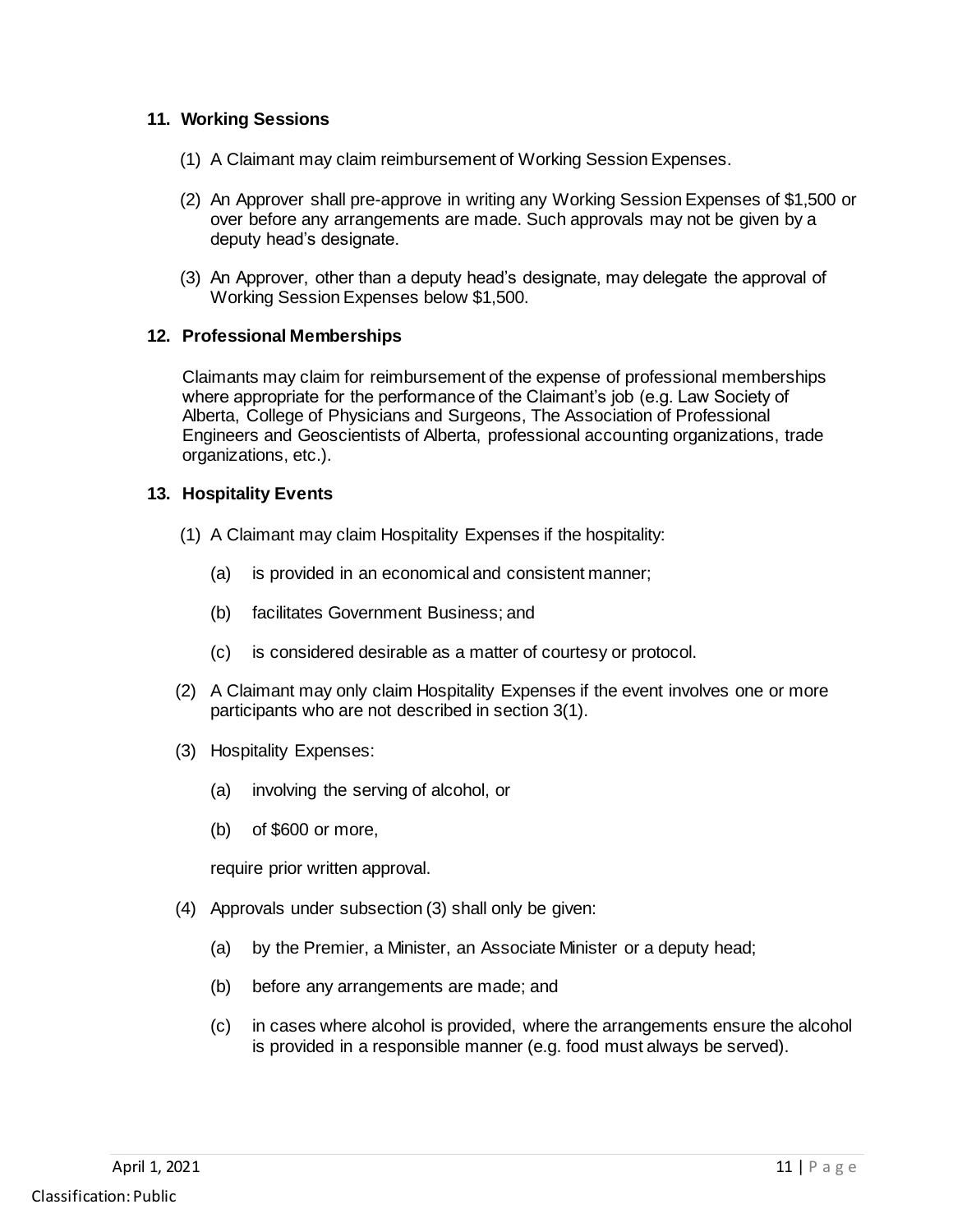- (5) Claimants and Approvers shall strive to minimize Hospitality Expenses where possible, having due regard for the nature, size and intended business purpose of the hospitality event.
- (6) A Claimant shall ensure that:
	- (a) the attendance of each host or government representative is documented and justified;
	- (b) the number of host or government representatives attending the event is minimized and limited to those who have the most direct involvement with the business purpose of the event; and
	- (c) partners of host or government representatives attend only when required by protocol.
- (7) All claims for reimbursement of Hospitality Expenses shall include the following details:
	- (a) purpose;
	- (b) date(s);
	- (c) location; and
	- (d) type of hospitality event (e.g. breakfast, lunch, dinner, reception, refreshments, etc.).

#### **See also:**

• [Travel, Meal and Hospitality Expense Policy –](https://open.alberta.ca/publications/travel-meal-and-hospitality-expenses-policy-expenses-policy) Interpretation Bulletins

### **See next page for Appendix A – Travel and Meal Reimbursement Allowance Rates.**